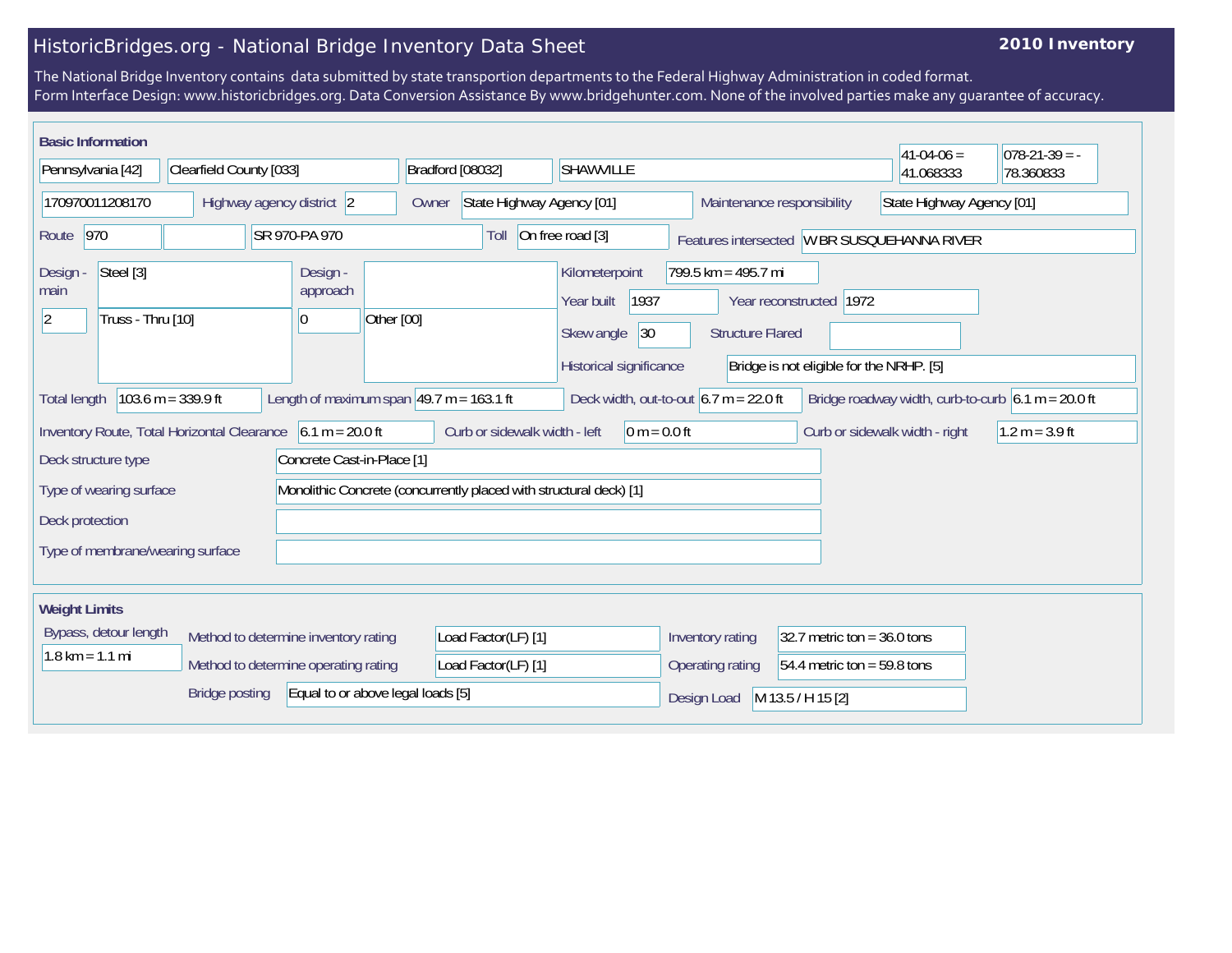| <b>Functional Details</b>                                                                                |                                                                    |                                                                                         |                                                       |                    |
|----------------------------------------------------------------------------------------------------------|--------------------------------------------------------------------|-----------------------------------------------------------------------------------------|-------------------------------------------------------|--------------------|
| 1770<br>Average daily truck traffi  13<br>Average Daily Traffic                                          | Year 2010<br>%                                                     | Future average daily traffic                                                            | 2030<br>1980<br>Year                                  |                    |
| Major Collector (Rural) [07]<br>Road classification                                                      | Lanes on structure 2                                               |                                                                                         | Approach roadway width                                | $9.1 m = 29.9 ft$  |
| Type of service on bridge Highway-pedestrian [5]                                                         | Direction of traffic 2 - way traffic [2]                           |                                                                                         | Bridge median                                         |                    |
| Parallel structure designation<br>No parallel structure exists. [N]                                      |                                                                    |                                                                                         |                                                       |                    |
| Waterway [5]<br>Type of service under bridge                                                             | Lanes under structure<br>$\overline{0}$                            | Navigation control                                                                      |                                                       |                    |
| $0 = N/A$<br>Navigation vertical clearanc                                                                |                                                                    | Navigation horizontal clearance $ 0 = N/A$                                              |                                                       |                    |
| Minimum navigation vertical clearance, vertical lift bridge $\vert$ 0 m = 0.0 ft                         |                                                                    | Minimum vertical clearance over bridge roadway                                          |                                                       | $4.14 m = 13.6 ft$ |
| Minimum lateral underclearance reference feature Feature not a highway or railroad [N]                   |                                                                    |                                                                                         |                                                       |                    |
| Minimum lateral underclearance on right $0 = N/A$                                                        |                                                                    | Minimum lateral underclearance on left $0 = N/A$                                        |                                                       |                    |
| Minimum Vertical Underclearance $ 0 = N/A$                                                               |                                                                    | Minimum vertical underclearance reference feature Feature not a highway or railroad [N] |                                                       |                    |
| Appraisal ratings - underclearances N/A [N]                                                              |                                                                    |                                                                                         |                                                       |                    |
|                                                                                                          |                                                                    |                                                                                         |                                                       |                    |
| <b>Repair and Replacement Plans</b>                                                                      |                                                                    |                                                                                         |                                                       |                    |
| Type of work to be performed                                                                             | Work to be done by contract [1]<br>Work done by                    |                                                                                         |                                                       |                    |
| Replacement of bridge or other structure because<br>of substandard load carrying capacity or substantial | Bridge improvement cost<br>1000<br> 0 <br>Roadway improvement cost |                                                                                         |                                                       |                    |
| bridge roadway geometry. [31]                                                                            | Length of structure improvement                                    | $103.6 m = 339.9 ft$                                                                    | Total project cost<br>3000                            |                    |
|                                                                                                          | Year of improvement cost estimate                                  |                                                                                         |                                                       |                    |
|                                                                                                          | Border bridge - state                                              |                                                                                         | Border bridge - percent responsibility of other state |                    |
|                                                                                                          | Border bridge - structure number                                   |                                                                                         |                                                       |                    |